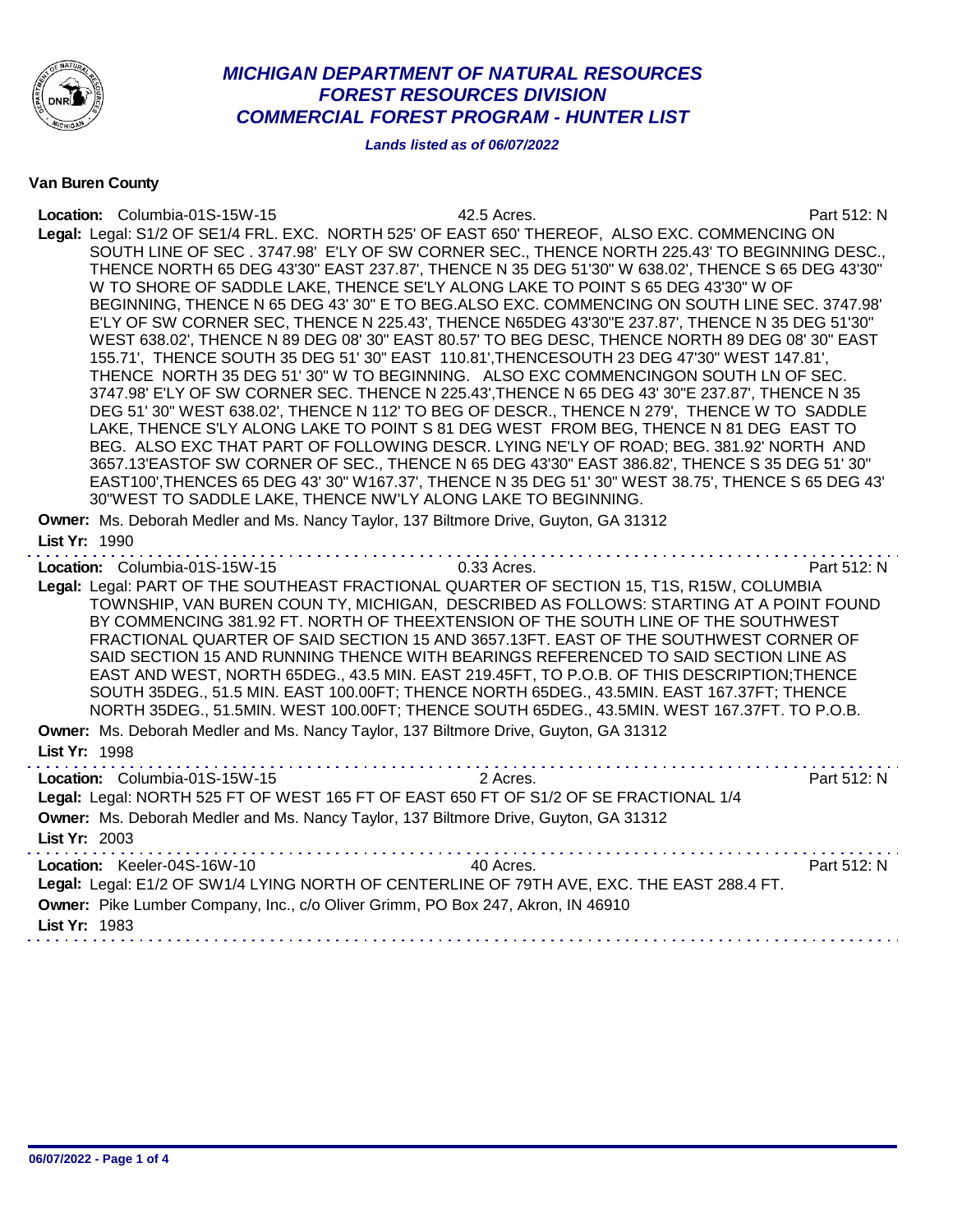## Location: Lawrence-03S-15W-01 53.96 Acres. Part 512: N

Legal: Legal: SE1/4 DESCRIBED AS COMMENCING AT THE SOUTH 1/4 POST OF SEC., THENCE N 00 DEG 03'00" E ALONG THE N AN D S QUARTER LINE OF SAID SEC., 850.00 FT. TO THE POB OF THE LAND HEREIN DESCRIBED; THENCE CONTINUING NORTH 00 DEG, 03' 00" EAST, ALONG SAID QUARTER LINE, 816.50 FT; THENCE S 88 DEG 36'55" E., PARALLEL WITH THE SOUTH LINE OF SAID SEC., 1267.48 FT TO A LINE WHICH IS 1320.00 FT WESTERLY OF AND PARALLEL WITH THE EAST LINE OF SAID SEC.; THENCE NORTH 00 DEG,07'09"E., ALONG THE LAST DESC. LINE 825.50FT ;THENCE S 88DEG, 36' 55" E, PARALLEL WITH THE SOUTH LINE OF SAID SEC, 551.30 FT; THENCE S 00 DEG,07'09" WEST, PARALLEL WITH THE EAST LINE NORTH OF SAID SEC, 825.50 FT; THENCE N 88 DEG 36'55" WEST, PARALLEL WITH THESOUTH LN OF SD SEC. 521.30FT; THENCE S 00 DEG, 07'09" W, PARALLEL WITH THE EAST LINE OF SAID SECTION, 801.50 FEET; THENCE S 88 DEG,36'55" EAST, PARALLEL WITH THE SOUTH LINE OF SAID SEC., 1290.00 FT TO THE EAST LINE OF SAID SEC.; THENCE S 00 DEG, 07'09" W., ALONG SAID EAST LINE, 30.00 FEET; THENCE N 88 DEG 36' 55" W., PARALLEL WITH THE SOUTH LINE OF SAID SEC., 768.70 FEET; THENCE S 00 DEG, 07' 09" W., PARALLEL WITH SAID E SEC LINE 485.00 FT; THENCE N 88 DEG 36'55"W., PARALLEL WITH THE SOUTH LINE OF SAID SEC., 350.00 FEET; THENCE S 00 DEG 07' 09" W, PARALLEL WITH THEEAST LINE OF SAID SEC., 350.00 FEET; THENCE N 83 DEG 05' 12" W., 570.00 FT; THENCE N 00 DEG 03'00" E., PARALLEL WITH THE N AND S QUARTER LINE OF SAID SEC. 495.00 FT; THENCE N 88 DEG 36'55" W., PARALLEL WITH THE S. LINE OF SAID SEC., 550.00 FT; THENCE N 00 DEG 03' 00" E., PARALLEL WITH THE N AND S QUARTER LINE OF SAID SEC.1, 300.00FT; THENCE N 88 DEG 36'55" W., PARALLEL WITH SAID SOUTH SEC. LINE,350.00 FEET TO THE POB, CONTAINING 53.96 ACRES OF LAND. {SPECIFICALLY INCLUDING ALL TIMBER AND MINERAL RIGHTS RELATIVE TO THE LANDS COVERED BY THIS LAND CONRACT).

Owner: Pike Lumber Company, Inc., c/o Oliver Grimm, PO Box 247, Akron, IN 46910 List Yr: 1986

| Location: Lawrence-03S-15W-01                                                                                                                                                                                                                                                                                                                                                                                                                                                                                                                                                                                                                                                                                                                                                                                                                                                                                                                                                                                                                                                                                                | .<br>16.94 Acres. | Part 512: N |
|------------------------------------------------------------------------------------------------------------------------------------------------------------------------------------------------------------------------------------------------------------------------------------------------------------------------------------------------------------------------------------------------------------------------------------------------------------------------------------------------------------------------------------------------------------------------------------------------------------------------------------------------------------------------------------------------------------------------------------------------------------------------------------------------------------------------------------------------------------------------------------------------------------------------------------------------------------------------------------------------------------------------------------------------------------------------------------------------------------------------------|-------------------|-------------|
| Legal: Legal: PART OF SE1/4 DESC. AS BEGINNING AT THE S 1/4 POST OF SEC, THENCE N 87 DEG.53' 00" EAST,<br>900.39 FEE T, THENCE N 00 DEG. 03 MIN. 00 SEC. EAST ALONG A LINE WHICH IS 900.0 FEET EASTERLY<br>OF AND PARALLEL WITH THE NORTH AND SOUTH QUARTER LINE OF SAID SECTION, 495.00 FEET TO A<br>LINE WHICH IS 550.0 FEET NORTHERLYOF AND PARALLEL WITH THE SOUTH LINE OF SAID SECTION 1,<br>THENCE N 88 DEG. 36 MIN. 55 SEC. WEST ALONGTHE LAST DESCRIBED LINE 550.00 FEET TO A LINE<br>WHICH IS 350.00 FEET EASTERLY OF AND PARALLEL WITHTHE NORTH AND SOUTH QUARTER LINE OF<br>SAID SECTION; THENCE N 00 DEG.03 MIN 00 SEC. EAST ALONG THELAST DESCRIBED LINE, 300.00 FEET<br>THENCE N 88 DEG.36 MIN 55 SEC WEST ALONG A LINE WHICH IS 850.00 FEET NORTHERLY OF AND<br>PARALLEL WITH THE SOUTH LINE OF SAID SECTION, 350.00 FEET TO THE NORTH AND SOUTH<br>QUARTERLINE OF SAID SECTION; THENCE S 00 DEG 03 MIN 00 SEC. WEST ALONG SAID QUARTERLINE<br>850.00 FEET TO THE PLACE OF BEGINNING, CONTAINING 13.20 ACRES MORE OR LESS.<br>Owner: Pike Lumber Company, Inc., c/o Oliver Grimm, PO Box 247, Akron, IN 46910 |                   |             |
| List Yr: 1994                                                                                                                                                                                                                                                                                                                                                                                                                                                                                                                                                                                                                                                                                                                                                                                                                                                                                                                                                                                                                                                                                                                |                   |             |
| Location: Lawrence-03S-15W-14<br>Legal: Legal: NE1/4 OF SW1/4                                                                                                                                                                                                                                                                                                                                                                                                                                                                                                                                                                                                                                                                                                                                                                                                                                                                                                                                                                                                                                                                | 40 Acres.         | Part 512: N |
| Owner: Joseph H. Tetreau, Jr., c/o Julie R. Kipker, 4294 Gull Prairie Dr #1a, Kalamazoo, MI 49048<br>List Yr: 1985                                                                                                                                                                                                                                                                                                                                                                                                                                                                                                                                                                                                                                                                                                                                                                                                                                                                                                                                                                                                           |                   |             |
| Location: Lawrence-03S-15W-14<br>Legal: Legal: E1/2 OF E1/2 OF SE1/4 OF SW1/4                                                                                                                                                                                                                                                                                                                                                                                                                                                                                                                                                                                                                                                                                                                                                                                                                                                                                                                                                                                                                                                | 10 Acres.         | Part 512: N |
| Owner: Joseph H. Tetreau, Jr., c/o Julie R. Kipker, 4294 Gull Prairie Dr #1a, Kalamazoo, MI 49048<br>List Yr: 1985                                                                                                                                                                                                                                                                                                                                                                                                                                                                                                                                                                                                                                                                                                                                                                                                                                                                                                                                                                                                           |                   |             |
| Location: Porter-04S-13W-05<br>Legal: Legal: S1/2 OF NW1/4, N1/2 OF SW1/4 DESCR. AS BEG. AT THE NE CORNER OF SOUTH FRL. 1/2 OF NW1/4<br>OF SAID SEC, SAID BEGINNING POINT BEING S 00 DEG 33' 09", E 1616.71 FT FROM THE N 1/4 POST OF<br>SAID SEC; THENCES 00 DEG 33'09" EAST ALONG THE N & S 1/4 LINE OF SAID SEC 33.00 FT; THENCE N 89<br>DEG 46' 03" W PARALLEL WITH THE E & W 1/8 LINE OF SAID NW1/4, 909.00 FT; THENCE S 00 DEG 22' 35"<br>W, 1335.48 FT TO A LINE WHICH IS 53.64 FT S'LY OF AND PARALLEL WITH THE E & W 1/4 LINE OF SAID<br>SEC; THENCE N 89 DEG 36'41" W ALONG THE LAST DESCR. LINE TO THE W LINE OF SAID SEC; THENCE<br>N'LY ALONG SAID W LINE TO THE E & W1/8 LINE OF SAID NW1/4; THENCE S 89 DEG 46'03" E ALONG SAID<br>1/8 LINE TO POB, CONTAINING 55 ACRES OF LAND MORE OR LESS.<br>Owner: Mr. Steven E. Szekely, 3920 Madison Street, Kalamazoo, MI 49008<br>List Yr: 1983                                                                                                                                                                                                                      | 55 Acres.         | Part 512: N |